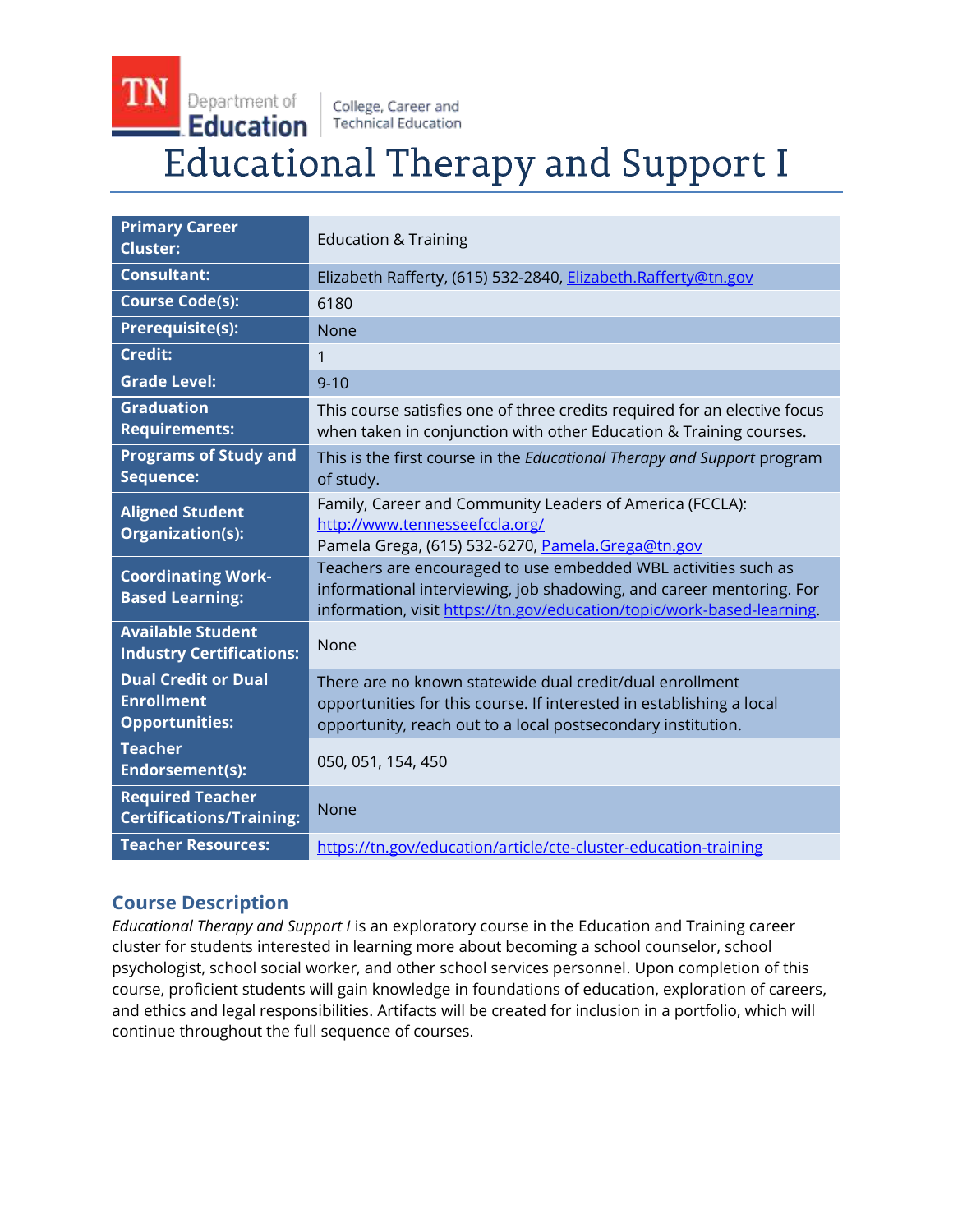### **Program of Study Application**

This is the foundational course in the *Educational Therapy and Support I* program of study. For more information on the benefits and requirements of implementing these programs in full, please visit the Education and Training website at [https://tn.gov/education/article/cte-cluster-education-training.](https://tn.gov/education/article/cte-cluster-education-training)

## **Course Standards**

#### **Foundations of Education**

- 1) Gather and analyze information from multiple authoritative sources to assess the impact of important significant events in the history of the U.S. education system. Examples of events include but are not limited to: WWII, Sputnik and the space race, the passage of the Civil Rights Act and desegregation, The Great Society, the development of the Internet, No Child Left Behind and national tragedies such as 9/11.
- 2) Synthesize research that includes evidence from informational texts about the structure of local school districts, state governing bodies, and federal authorities with appropriate supporting citations. Identify and describe accountability practices within the state of Tennessee that applies to local school districts and federal authorities (i.e., Race to the Top, etc.).
- 3) Research educational theorists' philosophies that influence teaching strategies and learning practices. Distinguish differences between 19<sup>th</sup>, 20<sup>th</sup>, and 21<sup>st</sup> century theories. Explain how education is evolving through the influence of those theories.
- 4) Using the content from Standard 3 and specific case studies, analyze the importance of evaluating and applying developmental theories. Identify learning difficulties and modify instruction to meet the needs of students.
- 5) Synthesize and cite information from reliable academic sources to describe and critique the influence of the following theories on school service personnel practices and teaching practices.
	- a. Classical Conditioning (Ivan Pavlov)
	- b. Stage Theory of Cognitive Development (Jean Piaget)
	- c. Social Learning Theory (Lev Vygotsky)
	- d. Constructivism (Jerome Bruner)
	- e. Experiential Learning (David Kolb)
	- f. Multiple intelligences (Howard Gardener)
- 6) Using the Tennessee Educator Acceleration Model (TEAM) or other appropriate teacher evaluation instrument – investigate the domains and associated indicators of expected teacher behaviors and characteristics. In a coherent narrative, summarize the steps in the educator assessment process and analyze their classroom impact on improving quality classroom instruction.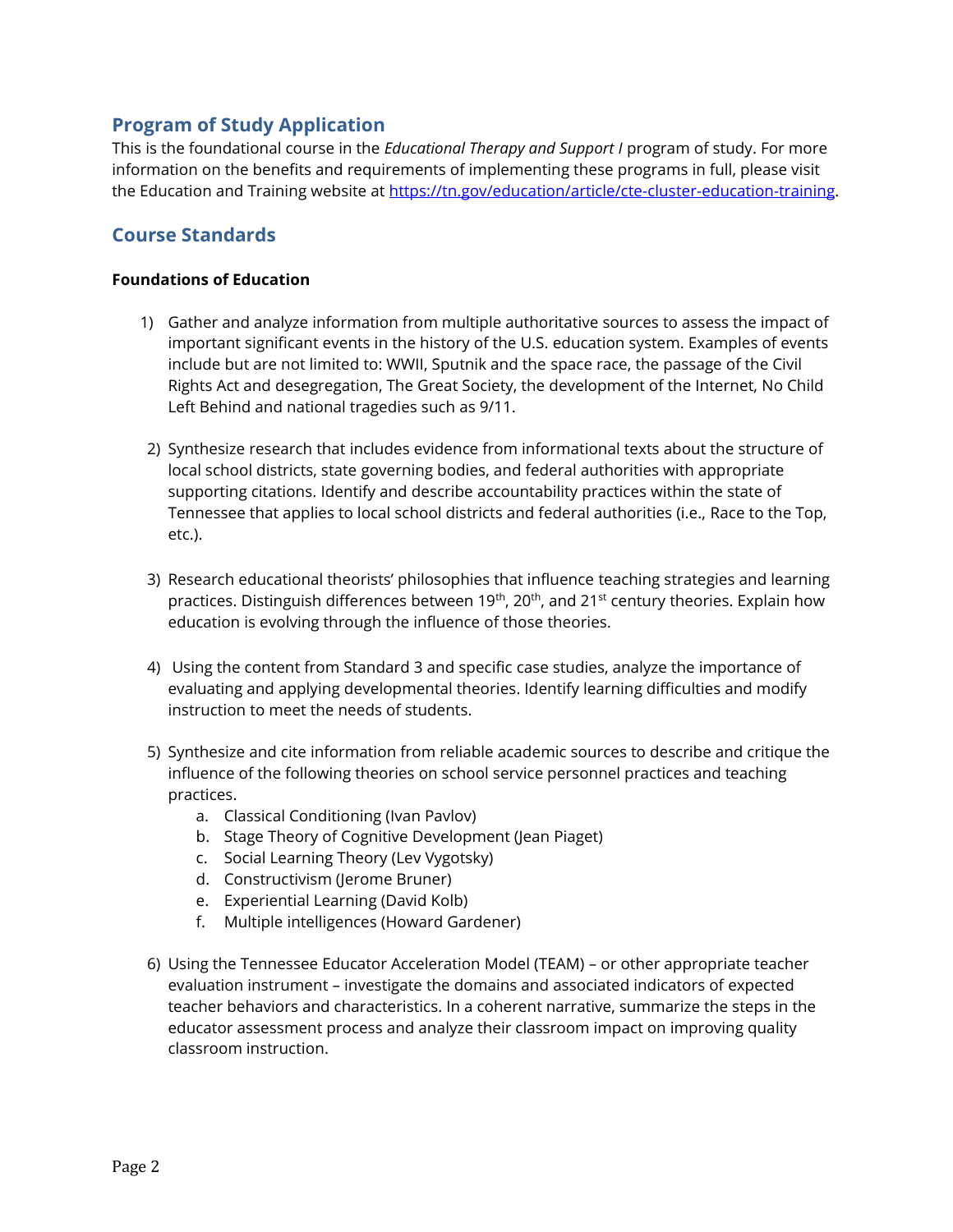- 7) Conduct a research project on lesson planning in multiple grade levels and subject areas. Identify the typical components of lesson planning documents and create a lesson plan template that incorporates components such as:
	- a. Content-area, academic integration or collaboration, and 21st Century Skills standards
	- b. Student learning objectives aligned to standards
	- c. Materials and equipment needed
	- d. Instructional activities
	- e. Pacing chart
	- f. Accommodations for special needs students
	- g. Closure/reflection
	- h. Assessment

### **Career Exploration**

- 8) Identify and analyze career pathways within the Education and Training career cluster. Use supporting evidence from multiple sources, such as local job postings and Tennessee Department of Labor and Workforce Development data, to describe the essential knowledge and skills required for these careers. Complete one or more career aptitude surveys and analyze the results. Careers may include the following:
	- a. School Guidance Counselor
	- b. Career and College Counselor
	- c. Audiologist
	- d. School Psychologist
	- e. School Social Worker
	- f. Interpreter
- 9) Shadow a professional in the one of the roles listed in Standard 5 to gather information about their roles and responsibilities. Reflect and explore the multiple facets of common responsibilities, such as:
	- a. Planning effective meetings and observations
	- b. Facilitating meetings by using multiple methods
	- c. Assessing student learning and developmentally appropriate behavior
	- d. Non-instructional tasks (such as parent communication, building activities, etc.)
	- e. Generating and maintaining accurate documentation
- 10) Collaboratively, describe the aptitudes and employability skills needed by education professionals; create a rubric for self-assessing the skills, such as the ability to:
	- a. Communicate verbally and nonverbally in a respectful manner
	- b. Work effectively in teams and resolve conflicts when necessary
	- c. Use leadership and teamwork skills in collaborating with others
	- d. Demonstrate a positive work ethic
	- e. Describe different cultural perspectives and their impact in school
	- f. Use technology
	- g. Adapt to changes
	- h. Manage time and resources wisely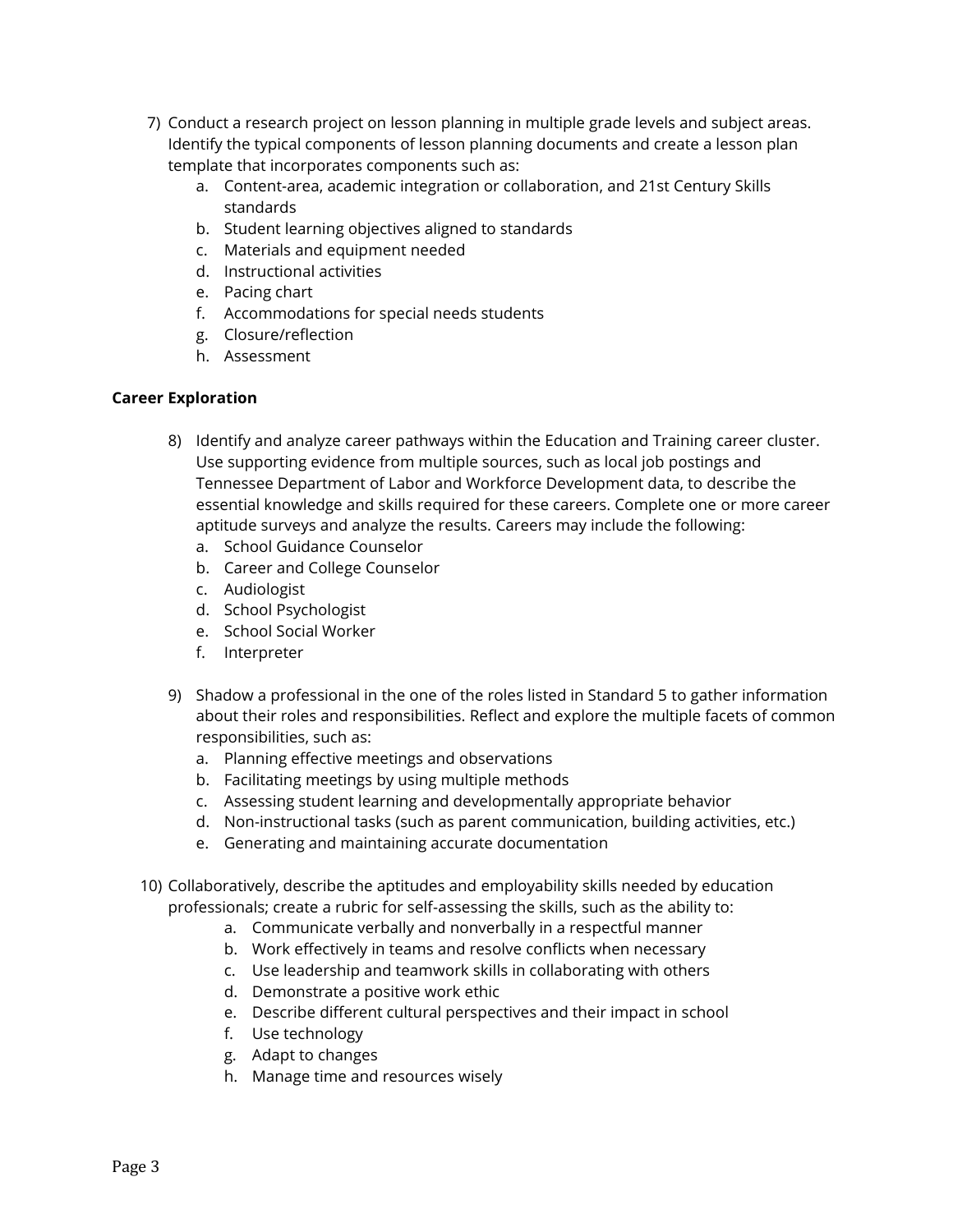i. Demonstrate problem-solving and critical thinking skills that affect multiple groups: faculty and staff, students, and/or parents

#### **Ethics and Legal Responsibilities**

- 11) Differentiate and explain professional ethics and legal responsibilities of professional practice in learning settings. Analyze major laws that govern professional behavior. Accurately explain personal and organizational liabilities associated with major laws and ethical codes.
- 12) Compile and critique procedures for maintaining a safe and healthy learning environment for students present in a school facility. Cite information for the following regulations and guidelines:
	- a. Occupational Safety and Health Administration (OSHA) to identify precautionary guidelines to prevent illness, communicable diseases and injuries
	- b. First Aid-equipment and subject requirements (i.e., art and science, industrial arts, and culinary arts)
	- c. Emergency Preparedness for weather, non-weather, fires, medical, and threats to personal safety
	- d. Traffic concerns, pedestrian traffic, and appropriate signage
	- e. Employee training requirements
- 13) Interview one or more experienced primary and/or secondary teachers and synthesize findings to create a checklist for performing classroom procedures and for responding to emergency situations. The checklist should include, but is not limited to: appropriate daily procedures, recognizing possible child abuse and neglect, defusing violent behavior, responding to fire or natural disaster and intruder emergencies. Drawing on academic research and news media, select an emergency situation and prepare a staff development training on maintaining a safe school facility during the emergency; cite sources.
- 14) Identify signs of child abuse, including bullying and abusive relationships, and research the legal requirements for reporting suspected abuse. Prepare an informative text or presentation describing types of abuse, including signs and symptoms to look for, and outline the reporting requirements and procedures.

### **Career Portfolio**

- 15) Create an electronic professional portfolio, using narrative and visual elements to connect personal career preparation artifacts to concepts learned in this course.
- 16) Using the self-assessment rubric created during this course, establish a baseline evaluation of employability skills, attitudes, and work habits. Create a growth plan promoting advancement of skills and abilities that will be placed in the course portfolio.